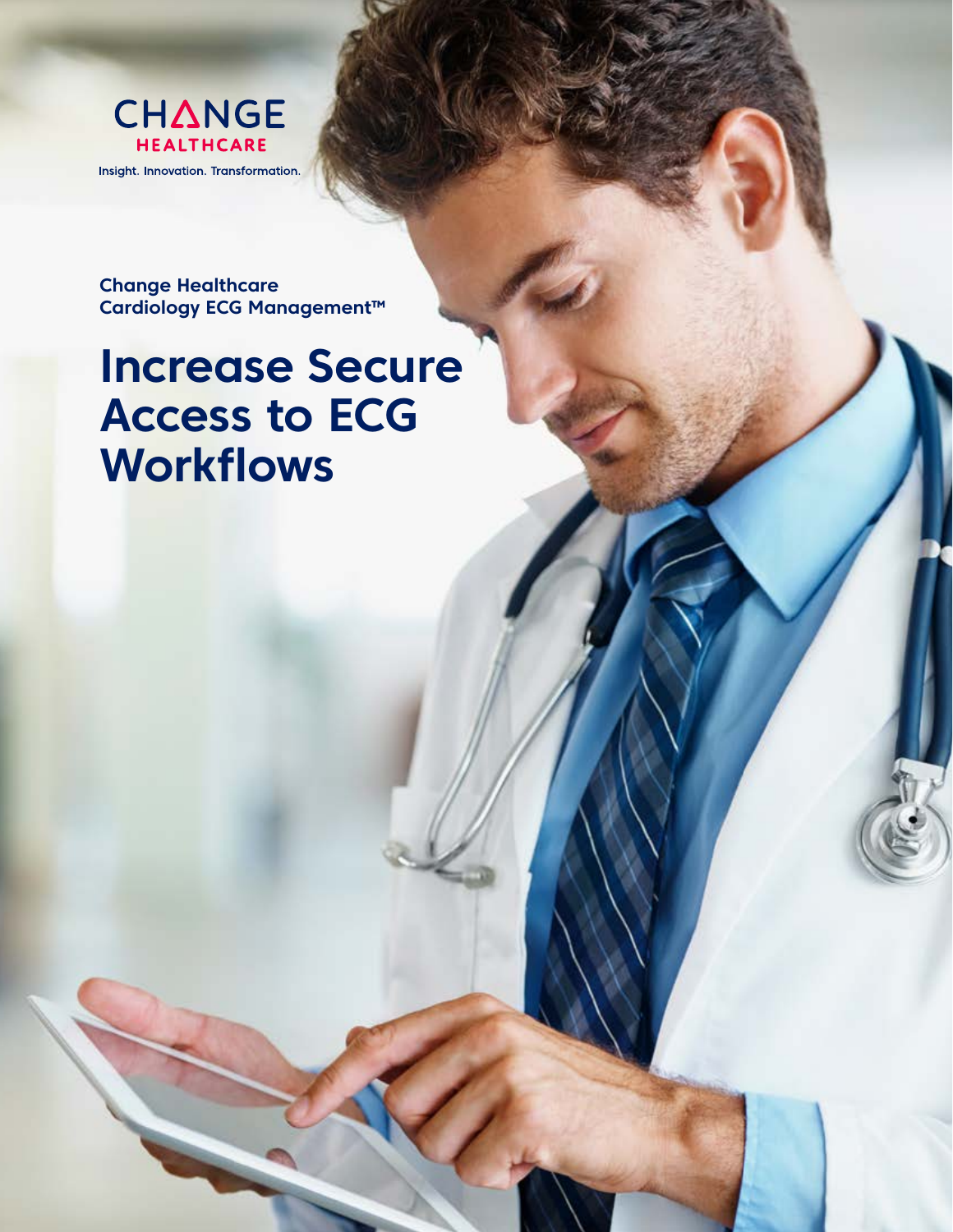# **Better Healthcare, Improved Lives**

Storing and accessing electrocardiogram (ECG) procedures in the same location as all your other cardiology procedures can help your organization improve efficiency and reduce costs.

Change Healthcare Cardiology ECG Management is a webbased system built upon our single-platform cardiovascular information solution (CVIS). ECG Management provides an end-to-end solution for 12- or 15-lead rest, stress, and holter ECGs. These ECGs are received from a multi-vendor list of carts, patient bedside monitors, stress machines, and holter analysis stations. The system is designed to reduce the nonproductive time in your day by providing anytime, anywhere access to ECGs (and other cardiac information) for review and reporting. Smart workflow tools streamline the administration and clinical over-reading of ECGs while automatically distributing results across the enterprise.

### **Enhanced Clinical Features**

ECG Management provides you the opportunity to continue with cart-based interpretations. Alternatively, you can use a proven algorithm that combines patient demographics and specific clinical information (gender, age, race, medication, and clinical classification) with the presenting ECG waveform to produce clinical diagnosis statements and measurements in addition to the cart diagnosis.

The proven algorithm interpretation includes reporting of:

- • STEMI diagnosis
- • Ventricular Fibrillation/ Flutter and Wide Complex **Tachycardia**
- • ACUTE MI from evidence of ST depression
- • End QRS notching/slurring
- Detection of lead reversal/ interchange

The solution allows users to:

- • Compare the findings of the current procedure with up to three previous ECG procedures
- • Examine the waveform with extended tools, including median beat, caliper screen, and superimposed views
- • Edit patient demographics and per-lead measurements
- • Automatically reinterpret the procedure using the algorithm based on modified demographic information

### **Benefits:**

- • Supports patient care with simultaneous access to ECGs and cardiovascular procedures
- Helps increase productivity by reading and reporting ECGs and other cardiovascular procedures via the web
- • Provides vendor-neutral connectivity to ECG carts, bedside monitors, stress machines, and holter ECG analysis stations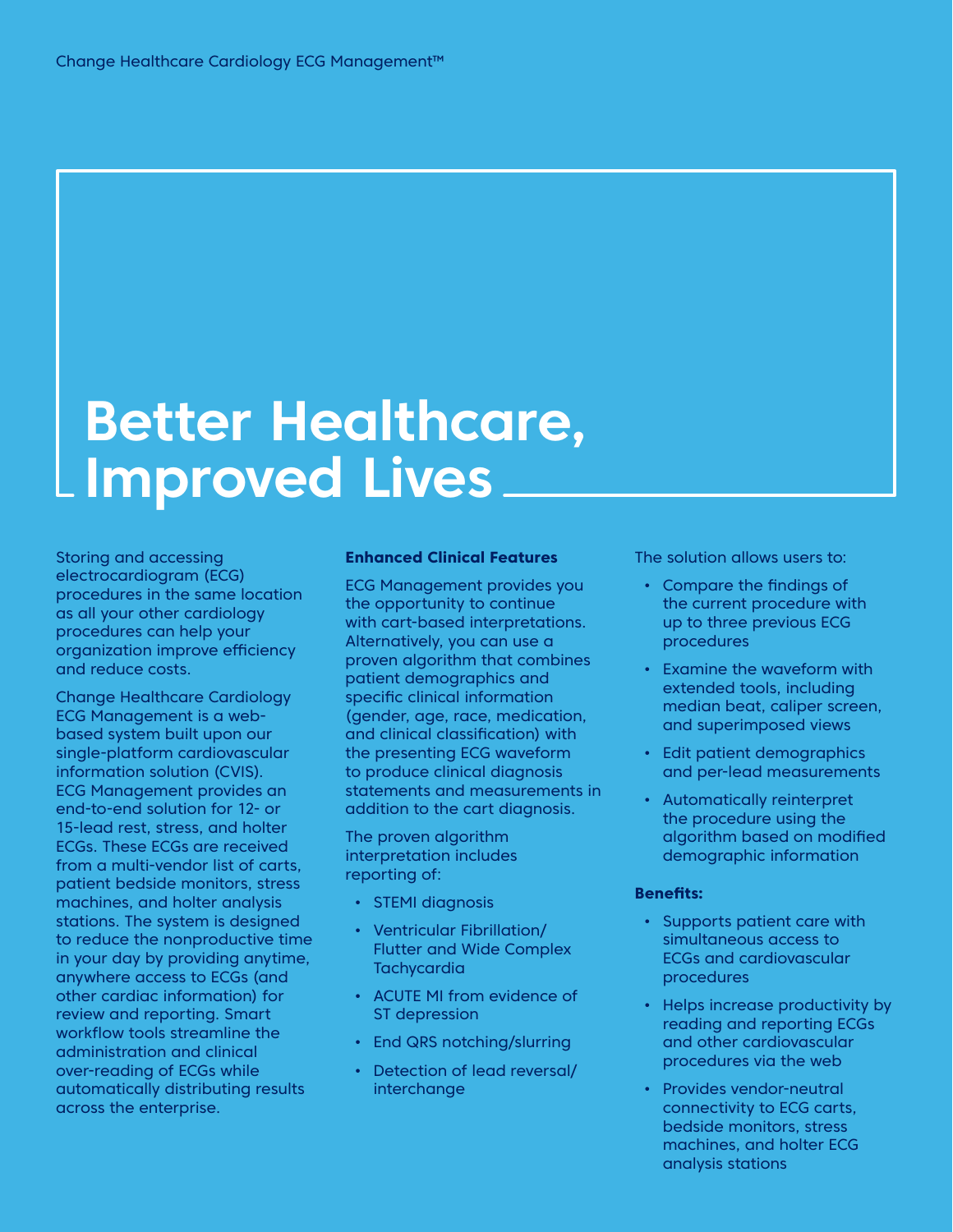### **Anytime, Anywhere Access and Reporting for Rest, Stress, and Holter ECGs**

Improve efficiency and reduce costs by storing and accessing electrocardiogram procedures in the same location as all other cardiology procedures

### **Features**

- • Single-click comparison of current and historical ECG exams
- • Administrator tools for reconciliation, critical alerts, results distribution and charge capture
- • Application customization according to specific site requirements and user preferences
- Support for DICOM modality worklist and ECG storage
- Exam import using familiar methods (modem, network connection, or portable media)

### **Change Healthcare Cardiology Solutions**

Change Healthcare Cardiology™, our cardiovascular information system (CVIS), helps organizations improve quality of care, boost efficiencies, and reduce costs while increasing physician and staff satisfaction. The system's unique parallel workflows are the key to improving the adoption rate of structured data reporting for cardiac and peripheral catheterization, hemodynamics monitoring, electrophysiology, echocardiography, vascular ultrasound, nuclear cardiology, and ECG rest/stress/holter management.

The single-database design provides the entire care team with access to the complete cardiovascular electronic health record (EHR)—images, reports, waveforms with integrated charge, and inventory management—whenever and wherever it's needed. By giving clinicians a better picture of the health of their patients and their operations, Change Healthcare Cardiology helps improve quality of care.

Note: Glasgow Algorithm 30.4 must be activated in the United States. This version is not allowed for installation in any other country or region in the world.



Insight. Innovation. Transformation.



Change Healthcare Canada Company<br>10711 Cambie Road<br>Richmond, BC V6X 3G5 Canada

#### **About Change Healthcare**

Change Healthcare (Nasdaq: CHNG) is a leading independent healthcare technology company, focused on insights, innovation and accelerating the transformation of the U.S. healthcare system through the power of the Change Healthcare Platform. We provide data and analytics-driven solutions to improve clinical, financial, administrative, and patient engagement outcomes in the U.S. healthcare system.

© 2021 Change Healthcare LLC and/or one of its subsidiaries. All Rights Reserved.

changehealthcare.com 2021-40448 rev3